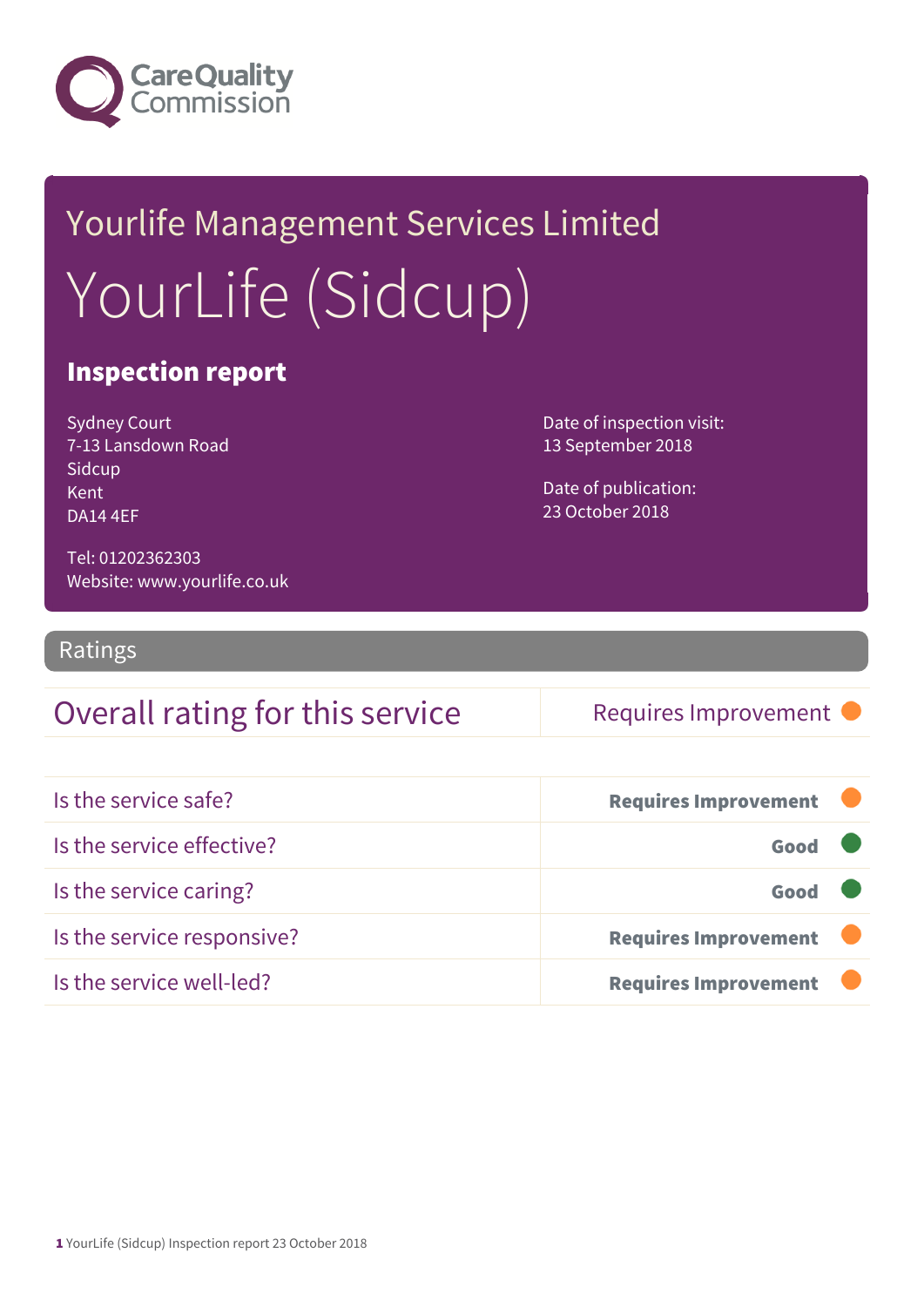# Summary of findings

#### Overall summary

This inspection took place on 13 September 2018 and was announced. This is the first inspection for this service which was registered in September 2017.

YourLife (Sidcup) provides personal care to older people in their own homes within an assisted living development. Not everyone using YourLife (Sidcup) received regulated activity; CQC only inspects the service being received by people provided with 'personal care'; help with tasks related to personal hygiene and eating. Where they do we also take into account any wider social care provided. At the time of the inspection there were four people using the service.

The service has recently employed a manager who is not yet registered with the CQC, but who had applied to become the registered manager. A registered manager is a person who has registered with the Care Quality Commission to manage the service. Like registered providers, they are 'registered persons'. Registered persons have legal responsibility for meeting the requirements in the Health and Social Care Act 2008 and associated Regulations about how the service is run.

At this inspection, we observed that medicines were not always managed safely. Risk assessments for falls were not carried out and there were no risk management plans in place for people at risk of falls. Accidents and incidents were not always appropriately managed. Care plans were not always updated following a change in people's care or support needs. The provider did not have effective processes in place to monitor the quality of the service as they had not identified the issues we found at this inspection. You can see what action we told the provider to take at the back of the full version of the report."

There were appropriate safeguarding procedures in place to protect people from the risk of abuse. Staff understood the different types of abuse and knew to who contact to report their concerns. People were protected from the risk of infection. Staff were able to confidently describe what they did to prevent the risk of infection. There were enough staff deployed to meet people's needs and the provider followed safe recruitment practices.

Staff completed an induction when they started work and a programme of regular training and supervision to enable them to effectively carry out their roles. People's needs were assessed prior to joining the service to ensure their needs could be met. People were supported to have maximum choice and control of their lives and staff supported them in the least restrictive way possible; the policies and systems in the service supported this practice. Staff told us they asked for people's consent before offering support. People were supported to have enough to eat and drink and had access to healthcare professionals when required to maintain good health.

Staff were caring and respected people's privacy and dignity. People were involved in making decisions about their daily care and support needs. People were supported to be independent wherever possible. People were provided with information about the service when they joined in the form of a 'service user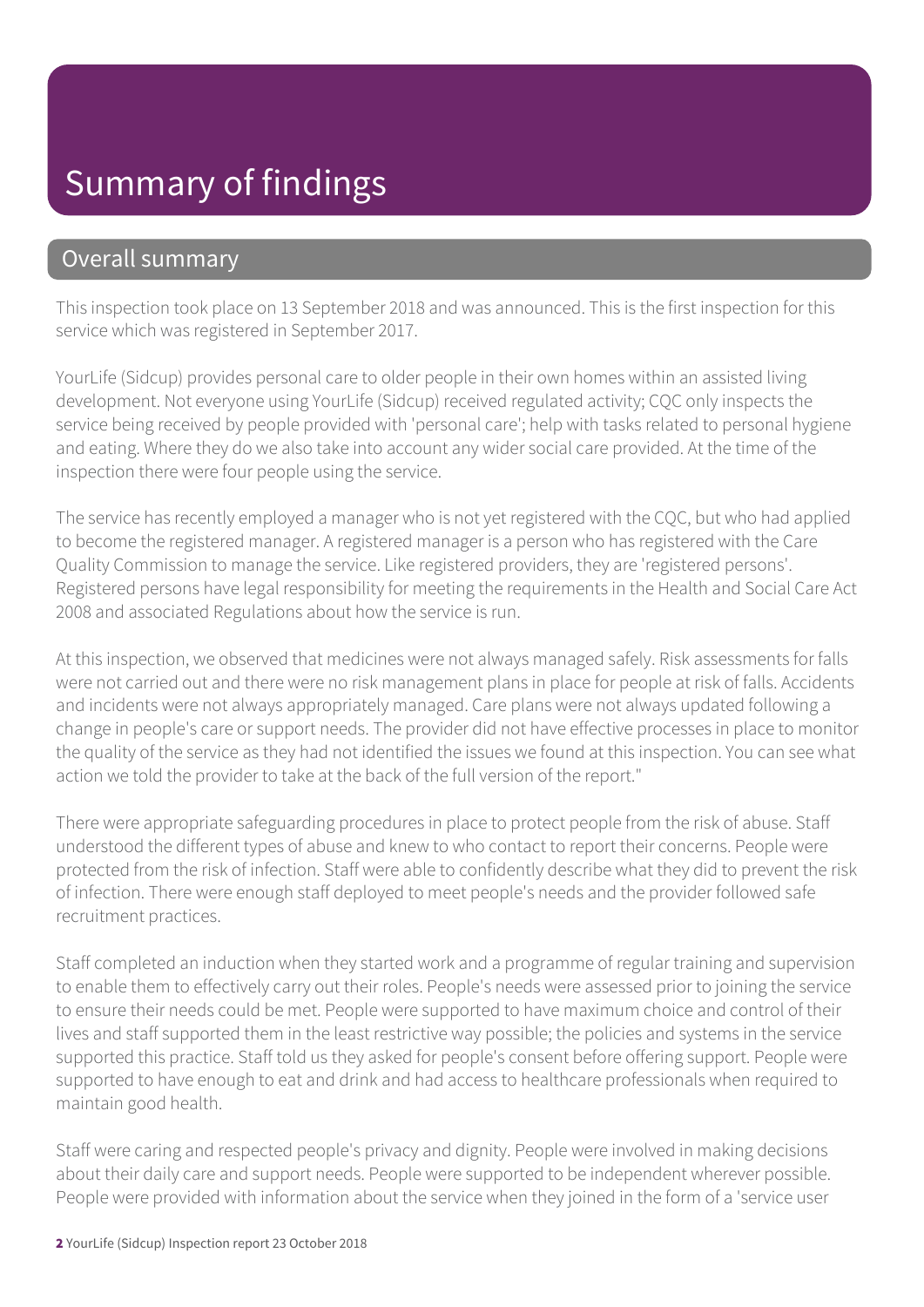guide' so they were aware of the services and facilities on offer.

People were involved in planning their care needs. People were aware of the service's complaints procedures and knew how to make a complaint if necessary. People's religious beliefs were recorded and the manager told us they would be supported to meet their individual needs if required. The service was not currently supporting people who were considered end of life. However, if there were we were told this would be recorded in their care plans.

The provider carried out spot and competency checks to make sure people were being supported in line with their care plans. Regular staff meetings were held where feedback was sought from people about the service. Staff were complimentary about the manager and the service. The manager was knowledgeable about the requirements of a registered manager and their responsibilities about the Health and Social Care Act 2014. Notifications were submitted to the CQC as required. The philosophy of the service was to provide a personal care service to older people living in their own homes. To promote dignity privacy and respect and the right to enjoy the highest possible quality of care. The provider worked in partnership with the housing to provider people with a high-quality service.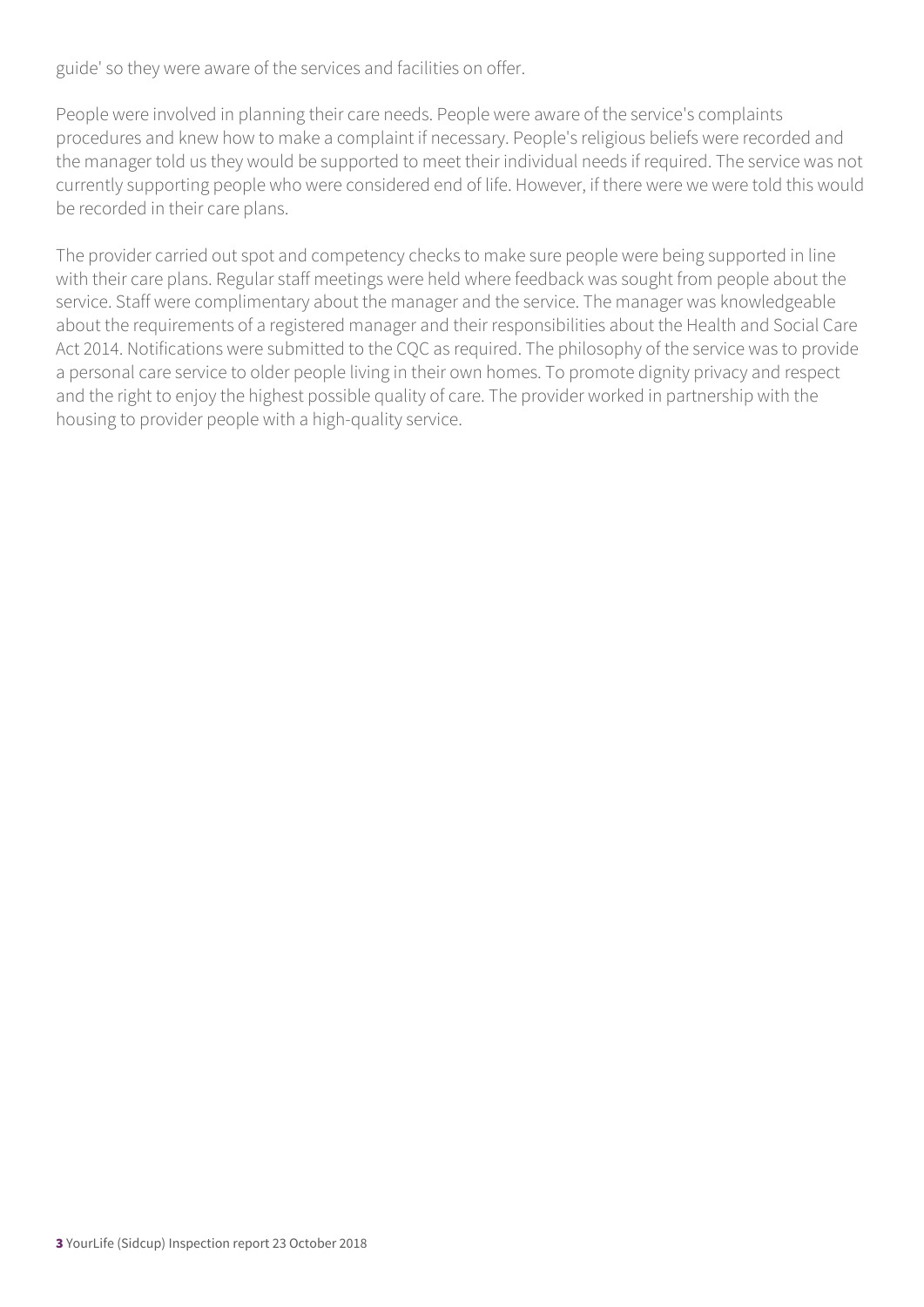#### The five questions we ask about services and what we found

We always ask the following five questions of services.

| Is the service safe?                                                                                                                                                                                 | <b>Requires Improvement</b> |
|------------------------------------------------------------------------------------------------------------------------------------------------------------------------------------------------------|-----------------------------|
| The service was not consistently safe.                                                                                                                                                               |                             |
| Medicines were not always managed safely.                                                                                                                                                            |                             |
| Risks to people were not always identified and safely managed.                                                                                                                                       |                             |
| Accidents and incidents were not always appropriately<br>managed.                                                                                                                                    |                             |
| There were appropriate adult safeguarding procedures in place<br>to protect people from the risk of abuse.                                                                                           |                             |
| People were protected from risk of infection.                                                                                                                                                        |                             |
| There were enough staff deployed to meet people's needs in a<br>timely manner and the provider followed safe recruitment<br>practices.                                                               |                             |
| Is the service effective?                                                                                                                                                                            | Good                        |
| The service was effective.                                                                                                                                                                           |                             |
| People's needs were assessed prior to joining the service to<br>ensure their needs could be met.                                                                                                     |                             |
| Staff completed an induction when they started work and were<br>supported through regular training and supervisions and<br>appraisals                                                                |                             |
| Staff understood the principles of the Mental Capacity Act (2005)<br>and supported people to make decisions appropriately. Staff<br>told us they asked for people's consent before offering support. |                             |
| People were supported to have enough to eat and drink. People<br>had access to healthcare professionals when required, to<br>maintain good health.                                                   |                             |
| Is the service caring?                                                                                                                                                                               | Good                        |
| The service was caring.                                                                                                                                                                              |                             |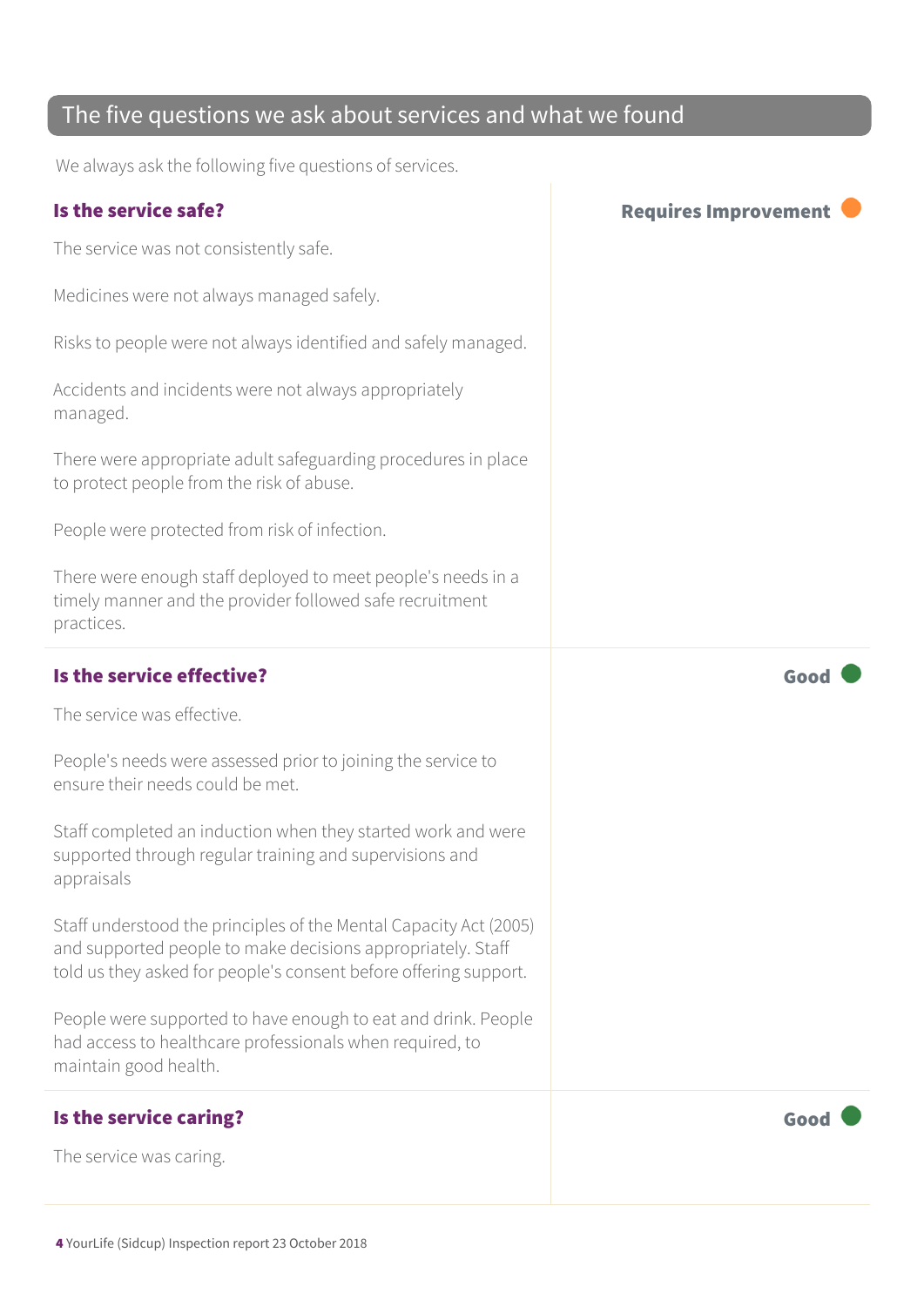| People were involved in making decisions about their daily care<br>and support needs.                                                                                            |                             |
|----------------------------------------------------------------------------------------------------------------------------------------------------------------------------------|-----------------------------|
| People told us staff were caring and respected their privacy,<br>dignity and independence.                                                                                       |                             |
| Staff had completed equality and diversity training and said they<br>would support people according to their individual diverse<br>needs.                                        |                             |
| People were provided with information about the service when<br>they joined in the form of a 'service user guide' so they were<br>aware of the services and facilities on offer. |                             |
| Is the service responsive?                                                                                                                                                       | <b>Requires Improvement</b> |
| The service was not consistently responsive.                                                                                                                                     |                             |
| Care plans were not always updated following a change in<br>people's care or support needs.                                                                                      |                             |
| People and their relatives were involved in planning their care<br>and support needs.                                                                                            |                             |
| People were aware of the service's complaints procedures and<br>knew how to raise a complaint.                                                                                   |                             |
| If people required advanced care plans to document their end of<br>life care wishes, this would be recorded in their care plans.                                                 |                             |
| Is the service well-led?                                                                                                                                                         | <b>Requires Improvement</b> |
| The service was not consistently well-led.                                                                                                                                       |                             |
| The provider did not have effective quality assurance systems in<br>place to monitor the quality and safety of the service.                                                      |                             |
| There was a manager in post who had applied to be the<br>registered manager.                                                                                                     |                             |
| Regular staff meetings were held and regular feedback was<br>sought from people about the service.                                                                               |                             |
| Staff were complimentary about the manager and the service.                                                                                                                      |                             |
| The provider worked in partnership with the housing to provider<br>people with a high-quality service to meet people needs<br>effectively.                                       |                             |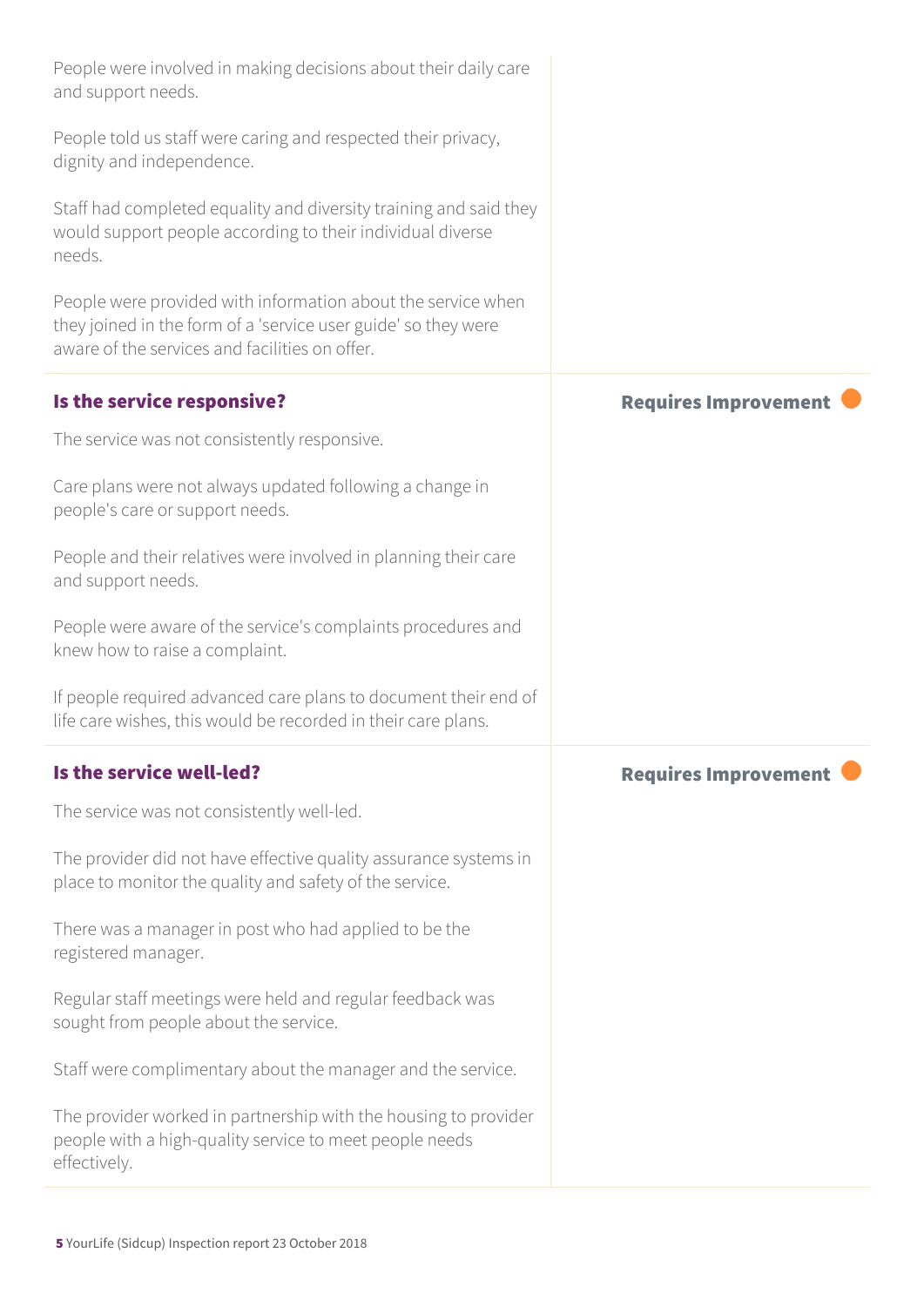

# YourLife (Sidcup) Detailed findings

# Background to this inspection

We carried out this inspection under Section 60 of the Health and Social Care Act 2008 as part of our regulatory functions. This inspection checked whether the provider was meeting the legal requirements and regulations associated with the Health and Social Care Act 2008, to look at the overall quality of the service, and to provide a rating for the service under the Care Act 2014.

This inspection site visit took place on 13 September 2018 and was announced. The provider was given 48 hours notice of the inspection. This was because the location provides a domiciliary care service and we needed to be sure that there would be someone available to speak with us. The inspection team consisted of one inspector and an expert by experience. An expert by experience is a person who has personal experience of using or caring for someone who uses this type of care service.

Before the inspection we looked at the information we held about the service. This included statutory notifications that the provider had sent CQC. A notification is information about important events which the service is required to send us by law. We used information the provider sent us in the Provider Information Return. This is information we require providers to send us at least once annually to give some key information about the service, what the service does well and improvements they plan to make.

We spoke with four people using the service and one relative by phone, three members of staff, the manager and the area manager. We reviewed records, including the care records of four people using the service, recruitment files and training records for four staff members. We also looked at records related to the management of the service such quality audits, accident and incident records, and policies and procedures.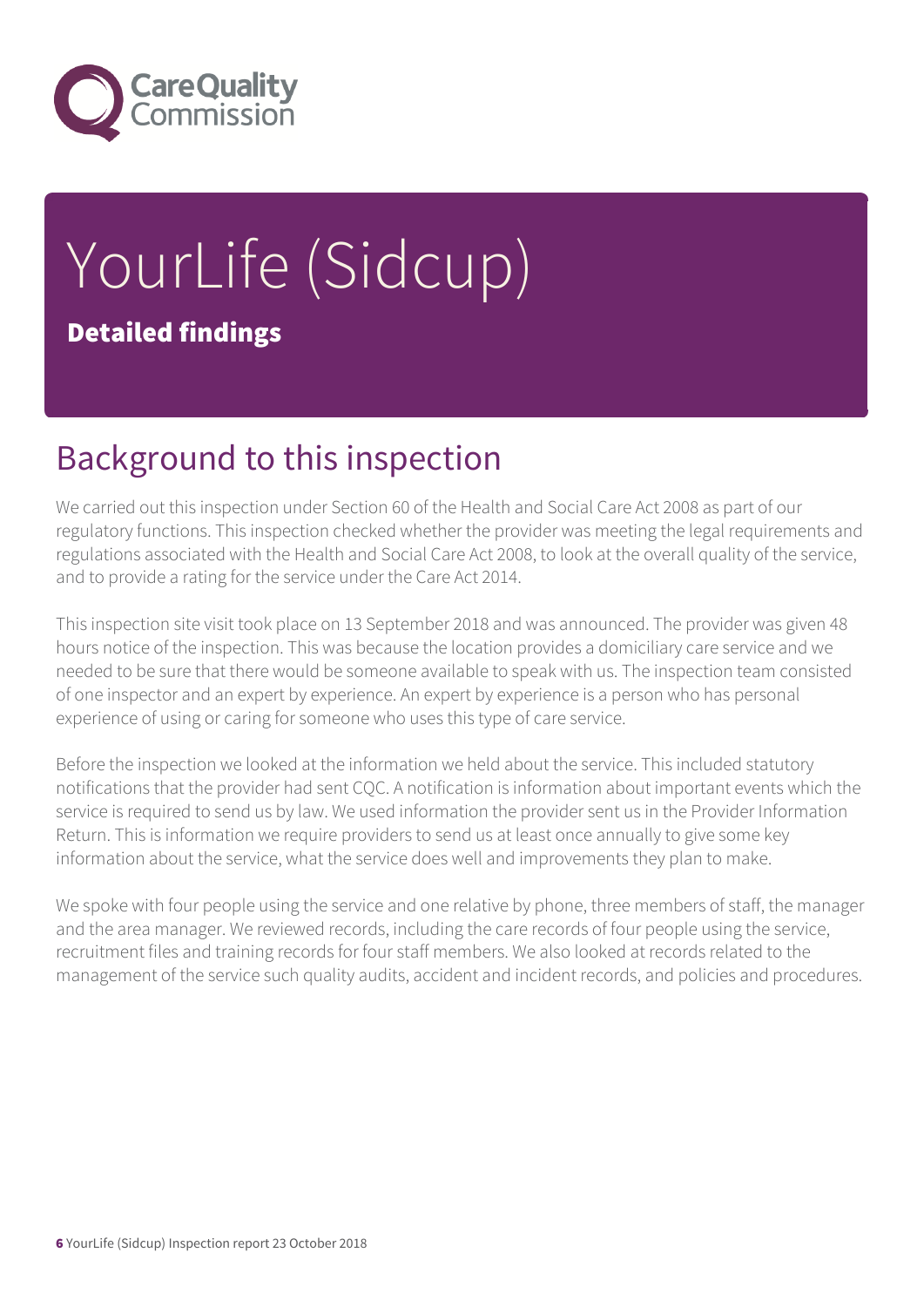#### Is the service safe?

## Our findings

Risks to people were not always identified and safely managed. Improvements were needed as risks in relation to falls were not always identified or assessed. Where risks to people were identified, there was not always a risk management plan in place with detailed guidance for staff on how to manage these risks safely. For example, one person was identified requiring assistance with their mobility following a medical condition and they used a wheelchair. The person's care plan documented that they were unstable on their feet and at risk of falling if they did not use their wheelchair. The person did not have a falls risk assessment in place to assess possible risks while care was delivered and there was no detailed guidance in place for staff on how the person should be supported to mobilise when using their wheelchair.

Accidents and incidents were not always appropriately managed. The service had a system in place to record accidents and incidents. We saw records that included the details of the accident or incident, that had happened. However, action taken was not always recorded. For example, one person experienced a fall in April 2018, an accident form had been completed but there were no details recorded of the actions taken. We looked at this person's care file and saw that the care plan had not been updated and a risk assessment had not been carried out following the fall. This meant there was no guidance for staff on how to support the person following the fall or how to minimise these risks. Lesson learnt had also not be disseminated to staff.

These were a breach of regulation 12 of the Health and Social Care Act 2008 (Regulated Activities) Regulations 2014.

We brought this to the area manager's attention at the time of the inspection, they told us that as a provider they had never been asked to complete falls risk assessments, but they would look at this and carry out a review of falls risks and accident forms. We will check this at our next inspection.

Medicines were not always managed safely. We saw improvements were needed as one person did not have a Medicine Administration Record (MAR) in place for medicines that they had administered from the time they joined the service in July 2018 until 12 September 2018. However, daily notes recorded that their medicines had been administered. We brought this to the area manager's attention, who told us that they had found this error on 12 September 2018 and had immediately put a MAR chart in place. The area manager had also met with the person and their relative to discuss the matter and the person's care plan had been updated. We also found that two people did not have their MAR charts signed for 31 August 2018 to show that medicines had been administered as prescribed. We checked the daily notes that recorded both people had had their medicines administered at the required time. We brought this to the area manager's attention, who told us that they would hold a staff meeting the following day and would be carrying out medicines refresher training for all staff.

We looked at a further sample of MARs and saw that people had received their medicines as prescribed and they had been completed correctly and in full. Medicines were administered only by trained staff who had undergone an assessment of their competency to administer medicines.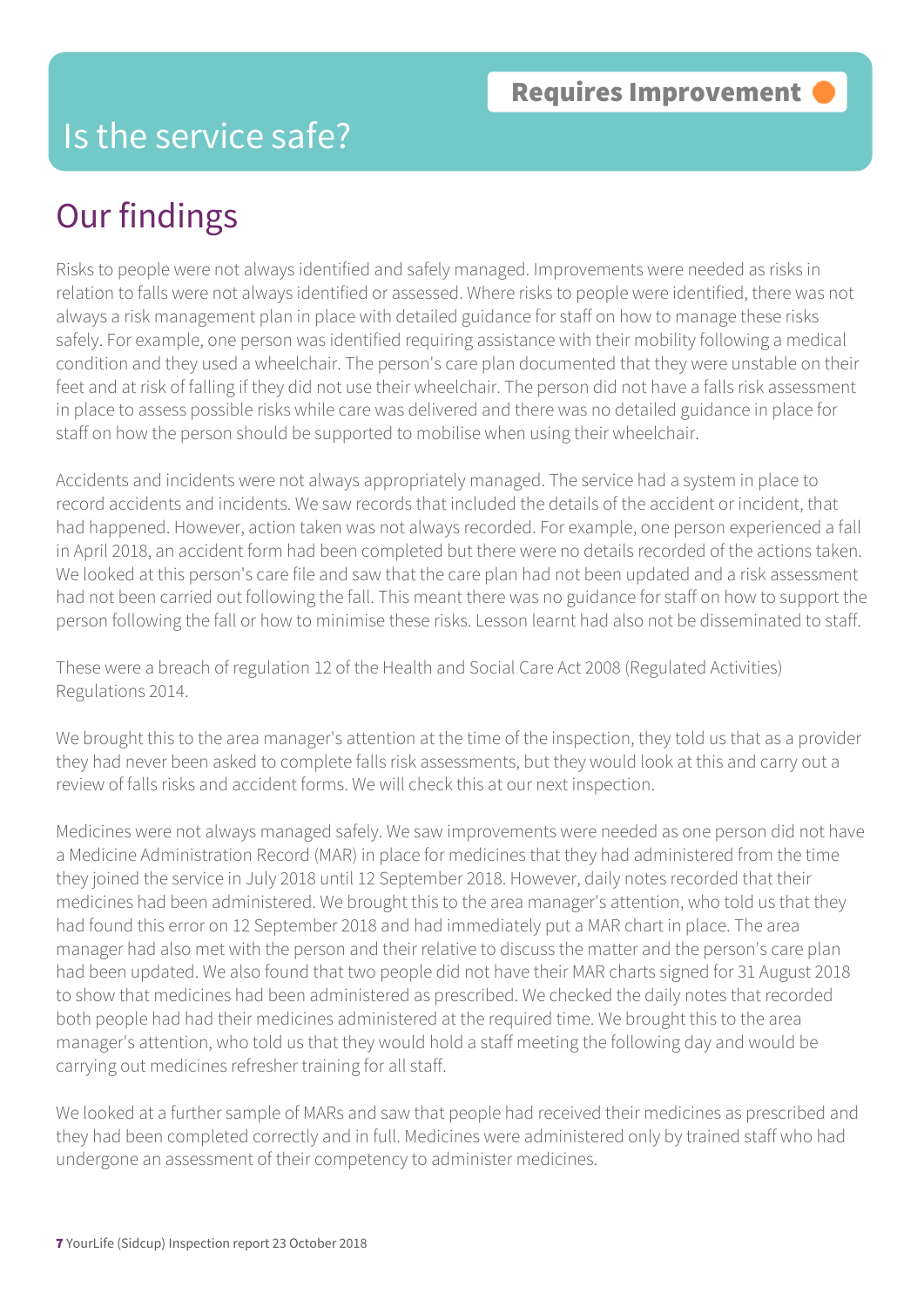People told us that they felt safe. One person said, "Oh yes I feel safe and happy. Because they look after you."

People were protected from the risk of abuse. There were safeguarding procedures in place and staff understood the types of abuse that could occur and knew who to report any concerns to. Staff were also aware of the organisation's whistleblowing policy and told us they would not hesitate to use it if required. One staff member said, "I'd tell my immediate manager or go straight to CQC." There had not been any reportable safeguarding concerns, but the manager understood safeguarding protocols and said they would submit safeguarding notifications when required to the local authority and CQC.

People were protected against the risk of infection. Records showed staff had completed infection control training and they had access to personal protective equipment (PPE) which included aprons and gloves. Staff described with confidence how they worked to reduce the risk of the spread of infections, for example by ensuring they wore aprons and gloves and washing their hands to prevent the risk of infection. One staff member said, "I do wear PPE whenever helping people."

There were enough staff deployed to meet people's needs in a timely manner. Staff rotas were planned in advance so staff knew what shifts they were working. Rotas showed that there were sufficient numbers of staff on duty to meet people's needs. The area manager and staff told us that if they were going to be late, they rang the main office who let people know. But overall staff were not late carrying out care calls. One staff member said, "If I was going to be late I would phone the office and they would let the person know. But I have never been late for any calls." One person told us, "Yes staff do come on time and they stay for the time agreed and no they haven't missed a call." Another person said, "Staff have never missed coming, they always come." The area manager said that the service did use agency staff on a regular basis, but for consistency they only used selected agencies and the same agency staff covered shifts when needed.

The provider followed safe recruitment practices to ensure that suitable staff could work with people. The provider also carried out the required recruitment checks before staff started work. Staff files we reviewed contained completed application forms which included details of employment history and qualifications. References had been sought and proof of identity had been reviewed and criminal record checks had been undertaken for each staff member. Checks were also carried out to ensure staff members were entitled to work in the UK.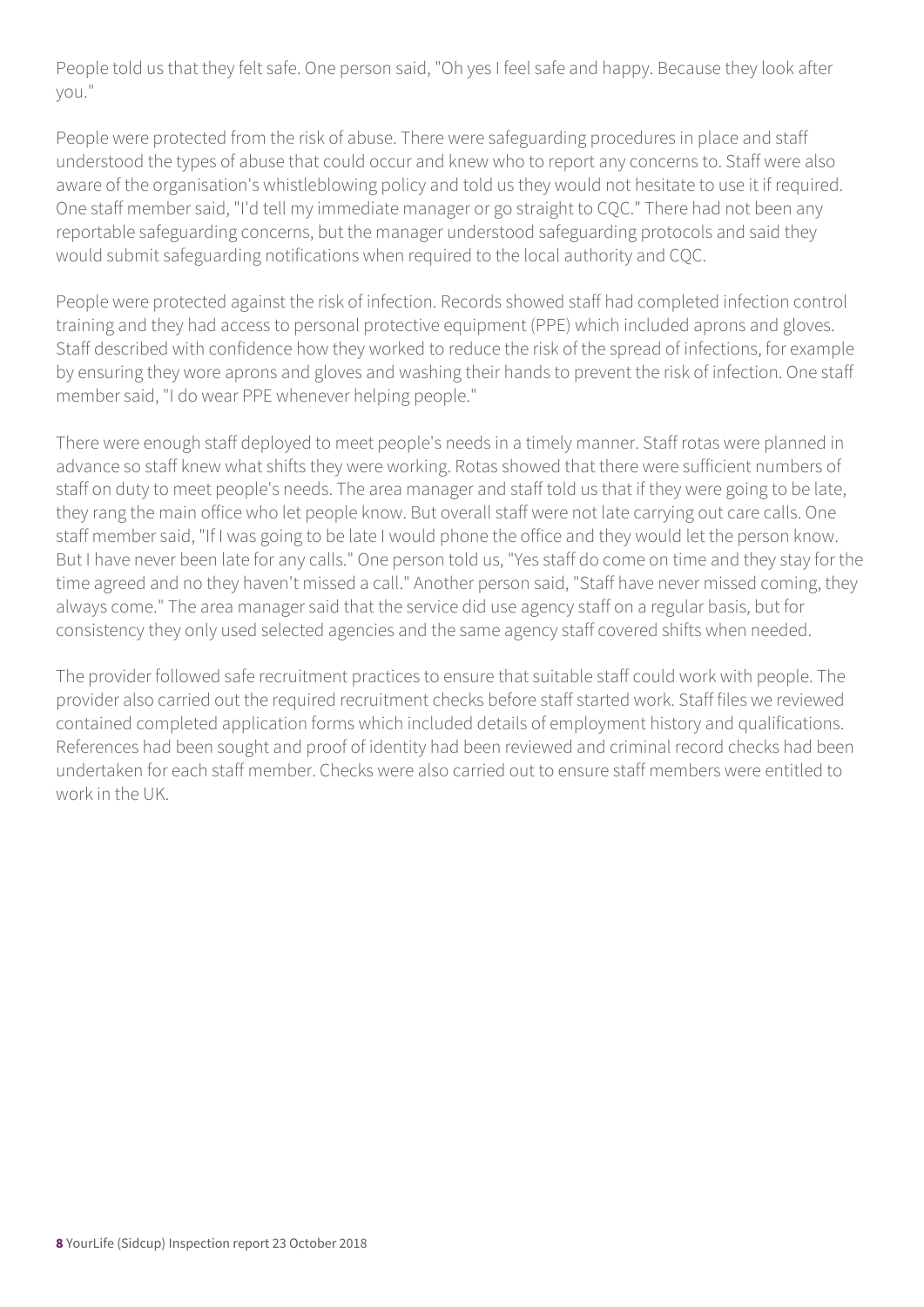### Is the service effective?

# Our findings

People received care from staff who were supported to carry out their roles effectively. New staff members completed an induction when they joined the service and completed a programme of training to help them carry out their role. All new staff were required to complete an induction in line with the Care Certificate. The Care Certificate is the benchmark that has been set for the induction standard for new care workers. People said that staff knew their jobs well and had the skills to provide the care and support they required. One person said, "Oh yes staff know their jobs, they are very good."

Records showed that staff had completed a programme of training which included, health and safety, medicines administration, safeguarding, food safety, dementia and equality and diversity. One staff member said, "Yes my training is up to date, the training is good, I really enjoy the face to face training." Another staff member said, "My training is up to date which means I have up to date knowledge." Staff received regular supervisions and appraisals. Areas discussed included safeguarding, training, communication, handovers and objectives. One staff member said, "Yes I do have supervisions and appraisals. I can discuss my development and any training I need as well as being able to ask my manager for any guidance."

Assessments of people's needs were conducted prior to them joining the service. The registered manager told us this was done to ensure the service would be able to meet people's care and support needs. These assessments were used to produce individual care plans and so that staff had the appropriate information and guidance to meet people's individual needs effectively.

The Mental Capacity Act 2005 (MCA) provides a legal framework for making decisions on behalf of people who may lack the mental capacity to do so for themselves. The Act requires that as far as possible people make their own decisions and are helped to do so when needed. When they lack mental capacity to take decisions, any made on their behalf must be in their best interests and as least restrictive as possible.

People can only be deprived of their liberty so that they can receive care and treatment when this is in their best interests and legally authorised under the MCA. We checked whether the service was working within the principles of the MCA.

The registered manager told us all of the people using the service had capacity to make decisions about their care. They said that If they had any concerns about any person's ability to make a decision they would work with the person and their relatives and, if appropriate, any relevant health and social care professionals to ensure decisions were made appropriately on their behalf and in their 'best interests' in line with the MCA.

Staff had an understanding of the MCA and they also understood the need to gain consent when supporting people. One staff member said, "I knock on people's doors and wait for them to invite me in. I always ask for their permission before supporting them and always explain what I'm doing." One person told us. "Yes, staff do ask for my consent and they always explain what they are going to do." People's rights were therefore protected as staff met the requirements of the MCA.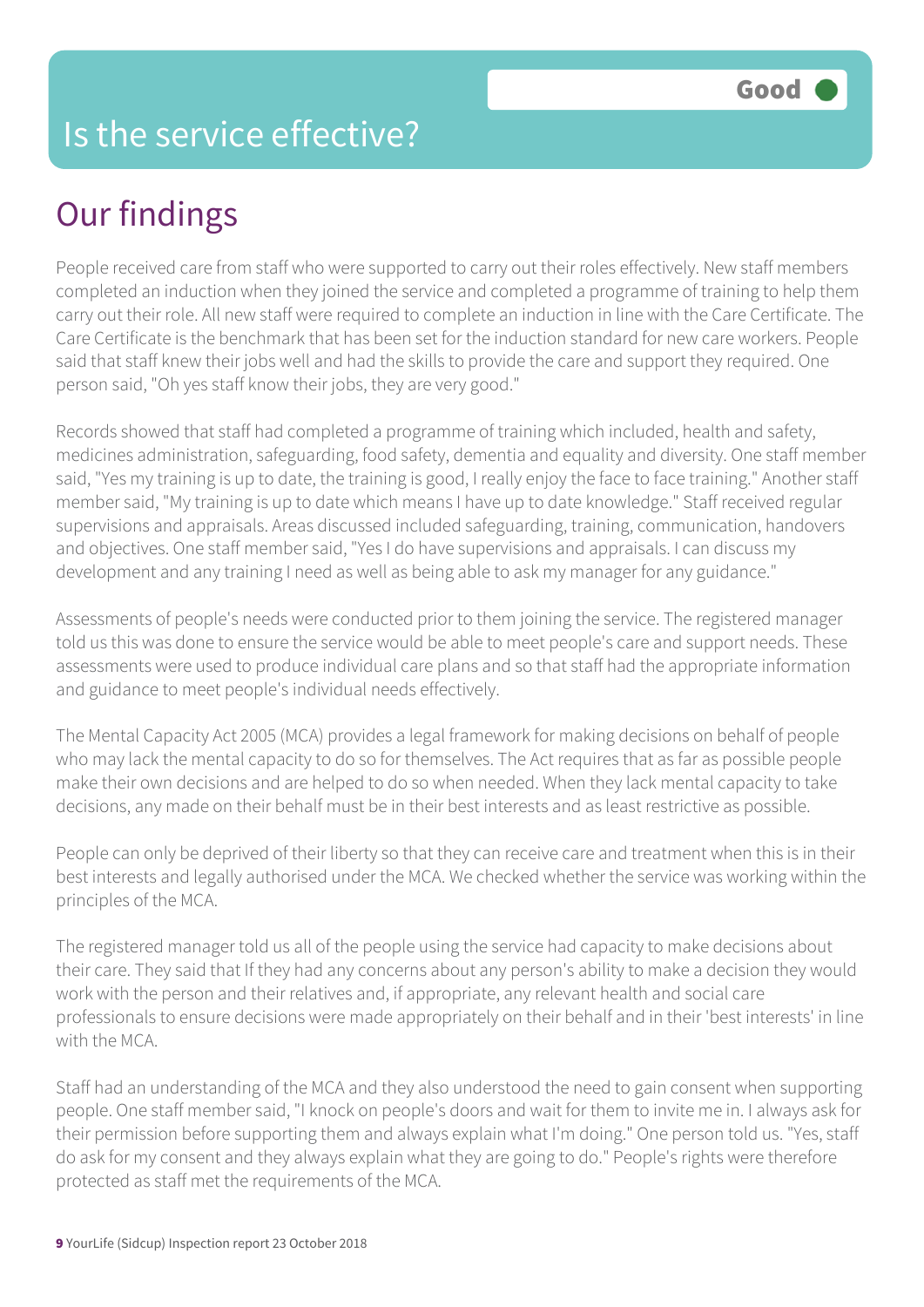People's nutritional needs were met. These were documented in people's care plans and people were supported to eat and drink if required. Staff only assisted people with breakfast and heating meals in the microwave if people requested this. People used the communal restaurant that is located within the building for the majority of their meals. The service provided the on-site chef with dietary requirements of people using the service to ensure that they were offered a balance diet and that their likes and dislikes were taken into account.

People had access to a range of healthcare professionals if required. The area manager and staff told us that generally family members arranged healthcare appointments for people, but if required they would accompany people to healthcare appointments. They also said if they noticed a person was unwell, they would immediately call an ambulance and inform the person's family. The provider worked in partnership with the housing to provider people with a high-quality service to meet people needs effectively. This included ensuring there was parking space for ambulances to park outside the service should people become unwell.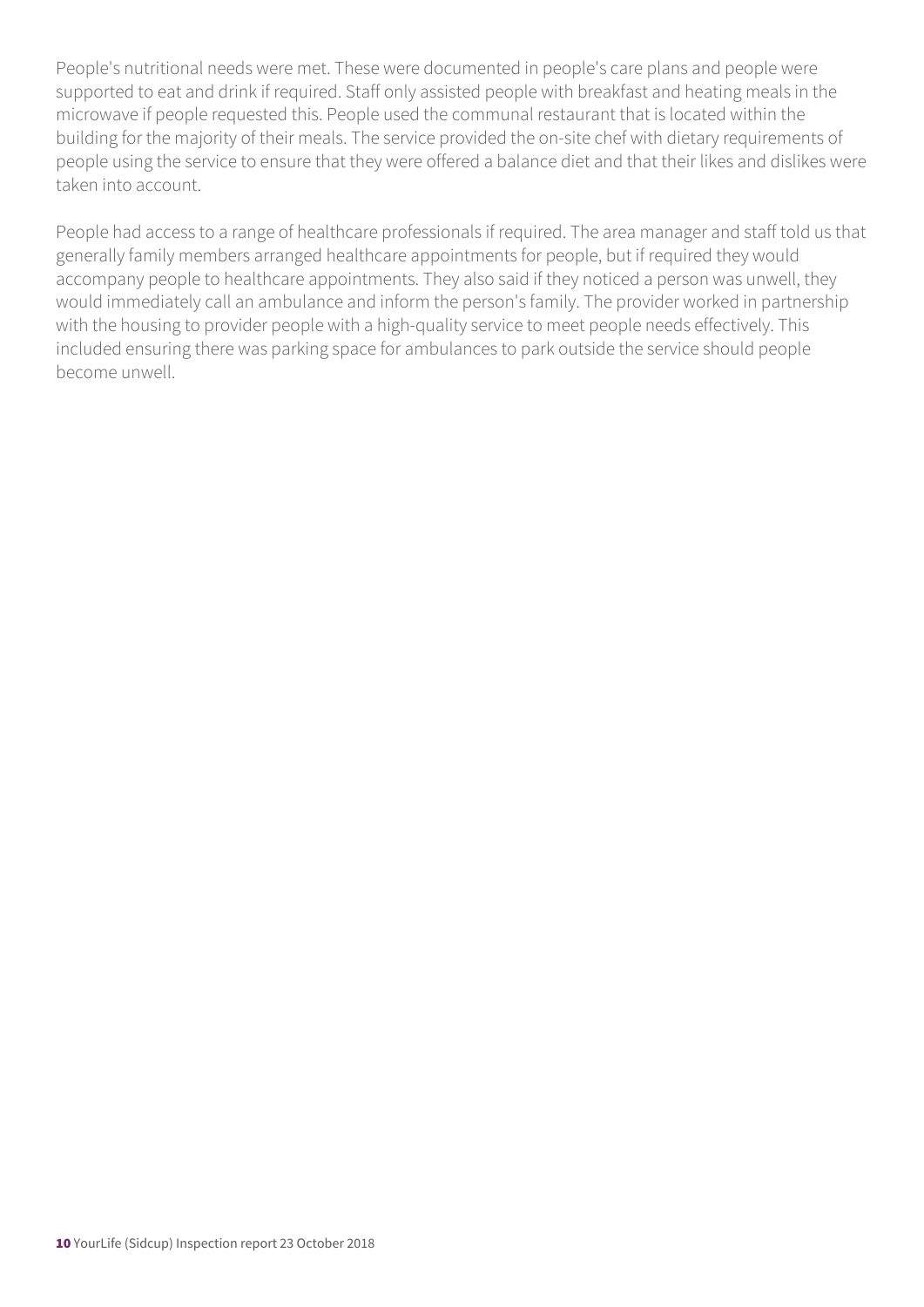# Our findings

People told us that staff were caring. One person told us, "Oh yes, staff are caring, I have no problems." Another person said, "Staff are caring - absolutely." We observed staff talking to people in a respectful manner. Staff addressed people by their preferred names. We observed staff members speaking to people at their level, so they had good eye contact. Staff were knowledgeable about people's individual likes, dislikes and preferences such as their hobbies and what they liked to talk about. For example, one staff member said, "One person loves talking about their relative who is an actress, they are extremely proud of them, so I always have a chat about with them about how their relative is doing."

People were involved in decisions about their daily care such as what time they wanted to wake up or go to bed and what they wanted to wear. People's individual needs were identified and respected. On staff member said, "One person likes to wake up really early, they are ready for me to support them when I go in to help them at their scheduled time."

Staff protected people's privacy and dignity. We saw staff knocked on people's doors and obtained permission before entering their rooms. Staff told us they closed doors and curtains and ensured people were covered during personal care. One staff member said, "I always respect people's privacy and dignity, I make sure that I cover them during personal care and that doors are shut." People were also asked if they preferred a female or male staff member to carry out their care calls. One staff member said, "There is one person who will only have female carers, their choice is respected." People's information was kept confidential by being stored in locked cabinets in the office and electronically stored on the provider's computer system. Only authorised staff had access to people's care files and electronic records.

Staff told us and we saw that they promoted people's independence where possible by encouraging them to carry out aspects of their personal care, such as washing their own face. One staff member said, "I do try and encourage people to do what they can for themselves, but if they choose not to, I respect their decision."

Staff had received training on equality and diversity. Although the service did record people's religious beliefs, there was no-one presently that required support to practise their faith. The service also did not currently have anyone with any diverse or cultural or spiritual needs that required support. The manager told us if they did, this would be documented in the care plan as well as the support they required.

People were given information in the form of a 'service user guide' prior to joining. This guide detailed the standard of care people could expect and the services provided. The service user guide also included the complaints policy, so people had access to the complaints procedure should they wish to make a complaint.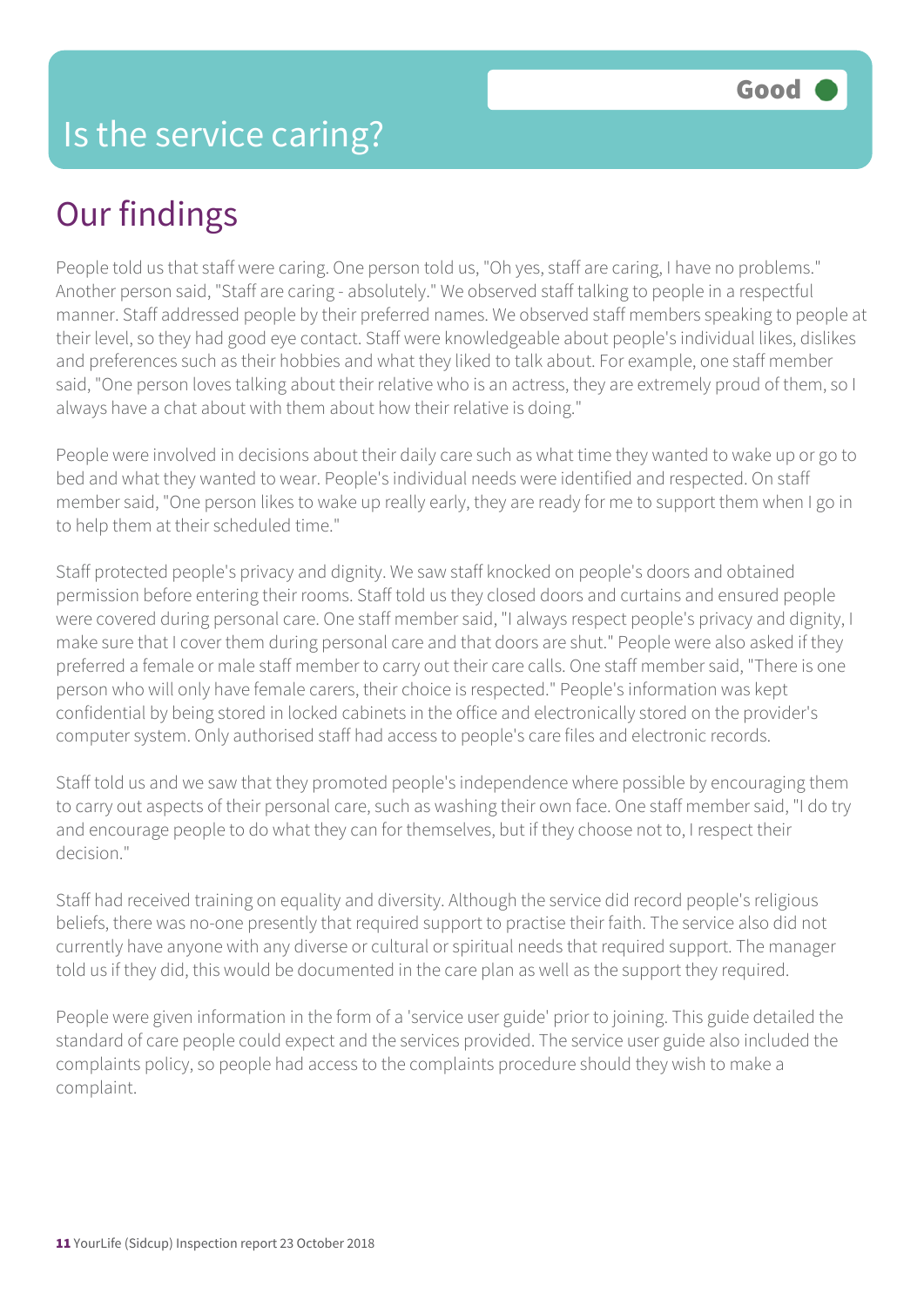#### Is the service responsive?

# Our findings

We saw that care plans were not always updated when there was a change in people's care or support needs. For example, one person had suffered a fall, but their care plan had not been updated to document the falls and if there was a change in their care needs. This meant staff did not always have up to date information on how a person's needs might have changed or guidance in place on how to meet this change in needs and this required improvement.

We brought this to the attention of the area manager, who told us that they would be speaking to staff and giving them further training about when to update care plans. We will check this at our next inspection.

People were involved in planning their care and support needs. One person said, "I am involved, we are looking at my care plan at the moment."

People's needs were assessed and care plans had been planned and developed based on an assessment of their needs, which had been carried out by the provider. Care plans contained information about people's desired outcomes from using the service, such as maintaining the independence and mobility.

People's care plans addressed a range of needs such as mobility, personal care, the environment, nutrition, communication and mobility. This also included the equipment people needed, such as walking and mobility aids. Care plans included details about people's individual routines, the support hey required, their preferred times of their calls, preferences.

Care plans included information about people life histories, choices and preferences as well as information about the things that were important to them. Such as their food likes and dislikes, what their former occupations were and what they enjoyed doing, such as reading, watching television, eating cereal and drinking white wine. We discussed the requirements of the accessible information standard with the manager. They told us no one required information in a different or adapted format at this time.

The service had a complaints policy and system in place to log and investigate complaints. People and their relatives knew how to raise a complaint if they needed to. The service had not received any complaints; however, the area manager said that if they did they would investigate them in line with the complaints policy and disseminate learning to staff. One person said, "No, I have never made a complaint." Another person said, "If I had a complaint I would just go down to the office and tell them."

The service did not currently support people who were considered to be at the end of their livs. The area manager told us that if they did then they were aware of best practice guidelines and would consult with relevant individuals and family members where appropriate to identify record and meet people's end of life preferences and wishes.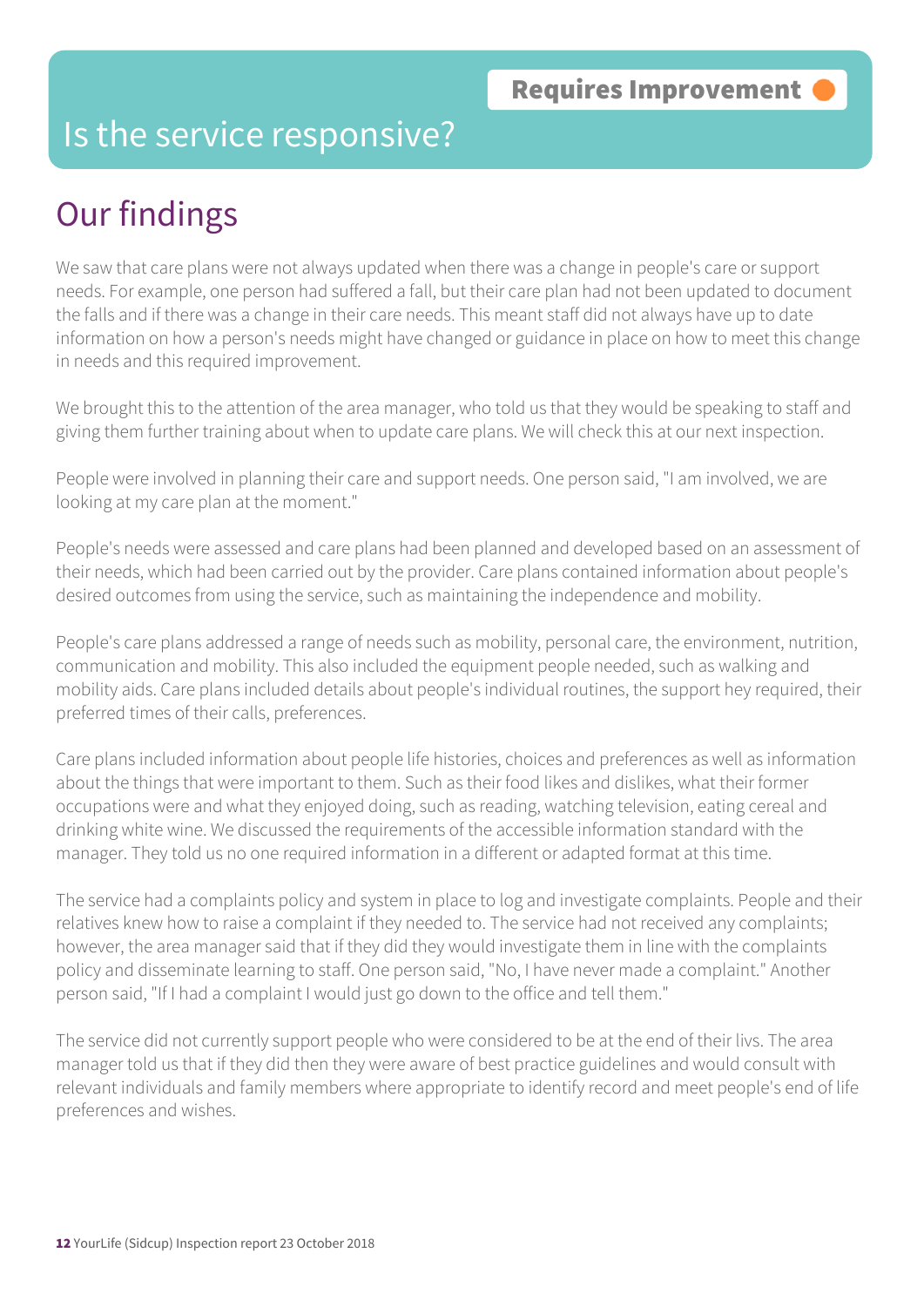#### Is the service well-led?

# Our findings

The service had systems in place to monitor the quality and safety of the service, however, these were not always effective because they had failed to identify and address issues we found during this inspection in relation to risks, accidents and medicines. For example, the last internal quality assurance audit in September 2017 did not identify that falls risk assessments and guidance for staff on how to manage falls risks were not in place. It also did not identify that accidents forms were not completed in full. The last medicine audit dated 4 September 2018 did not identify that MAR charts had not been signed for two people on 31 August 2018. Care plan audits had not been carried out since 2017, we were unable to establish the exact date of the last audit.

These were a breach of regulation 17 of the Health and Social Care Act 2008 (Regulated Activities) Regulations 2014.

We brought this to the attention of the area manager, who told us that they would be carrying out effective quality assurance audits going forward, this included medicines, risks, accidents and care plans. We will check this as part of our next inspection. An audit of staff files was carried out in March 2018 and no concerns were found.

The service had a manager in post who had applied to be the registered manager for the service. The manager was knowledgeable about the requirements of a registered manager and their responsibilities about the Health and Social Care Act 2014. Notifications were submitted to the CQC as required.

The philosophy of the service was to provide a personal care service to older people living in their own homes. To promote dignity privacy and respect and the right to enjoy the highest possible quality of care. Staff told us that although there have been changes in management, the service did deliver its philosophy.

People, their relatives and staff we spoke to were complimentary about the service. One person said, "I do think the service is well run. We are looked after, I think it is good." Another person said, "They have just changed the manager, who talks to everybody, I don't think they could do anything better."

Regular staff meetings were held to discuss the running of the service and ensure staff were aware of the responsibilities of their roles. We saw the minutes of the last meeting held in March 2018 and area discussed included staffing, rotas, training, health and safety and infection control. One staff member said, "Staff meetings are useful as it gets everyone together to give their opinions and raise any concerns."

The service carried out regular spot and competency checks to make sure staff were suitably carrying out their roles and that people were being supported in line with their care plans. Written reviews were regularly sent out to people throughout the year to obtain people's feedback about the service. Feedback was positive and included comments such as, "I feel listened to" and "I am happy with the service." The manager told us that if they received any negative feedback they would use this to drive improvements.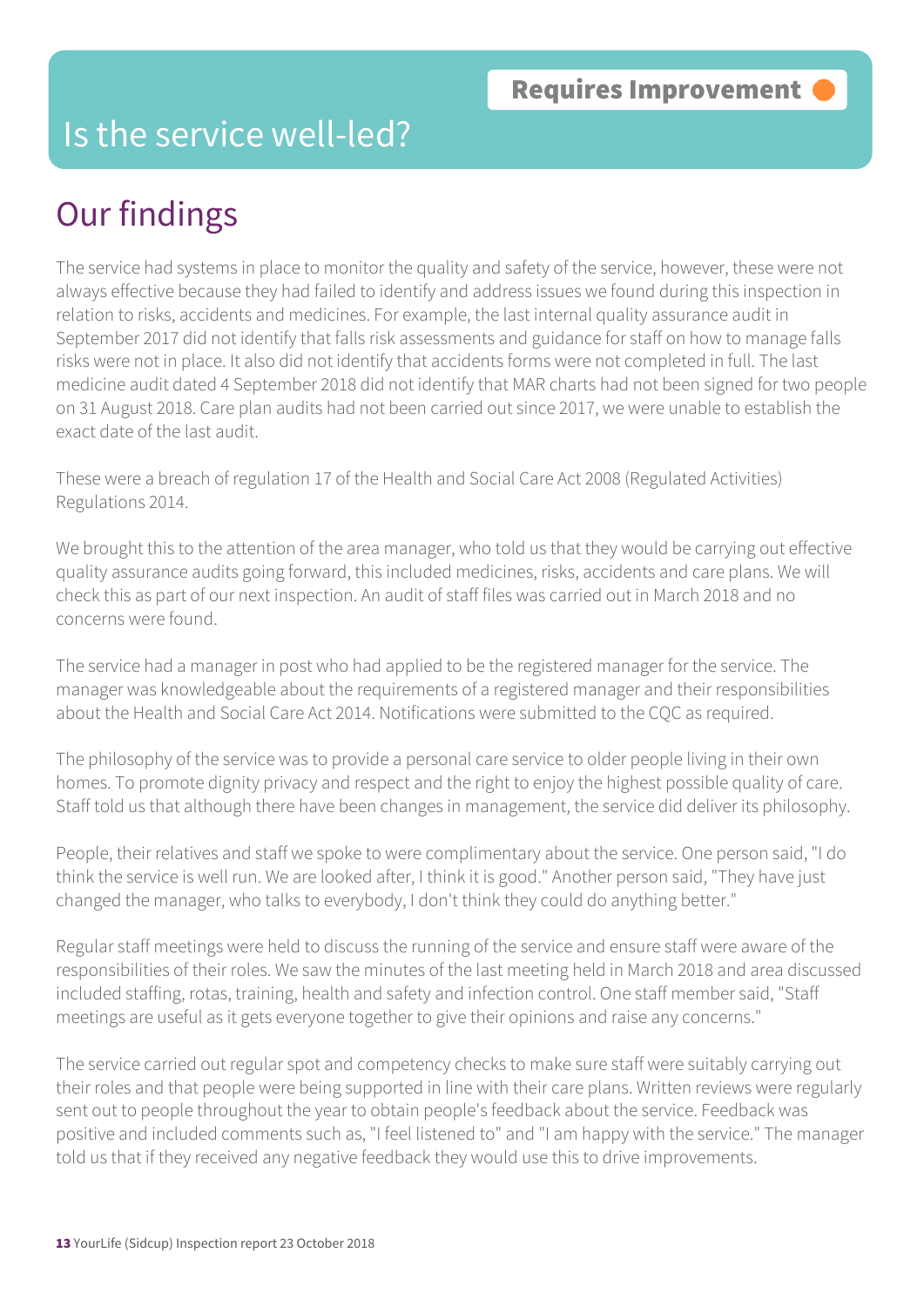The provider worked in partnership with the housing provider to ensure people received a high-quality service to meet their needs effectively. This included ensuring there was parking space for ambulances to park outside the service should people become unwell. Ensuring that the on-site chef was aware of people dietary needs and requirements and reporting any environmental needs that needed addressing.